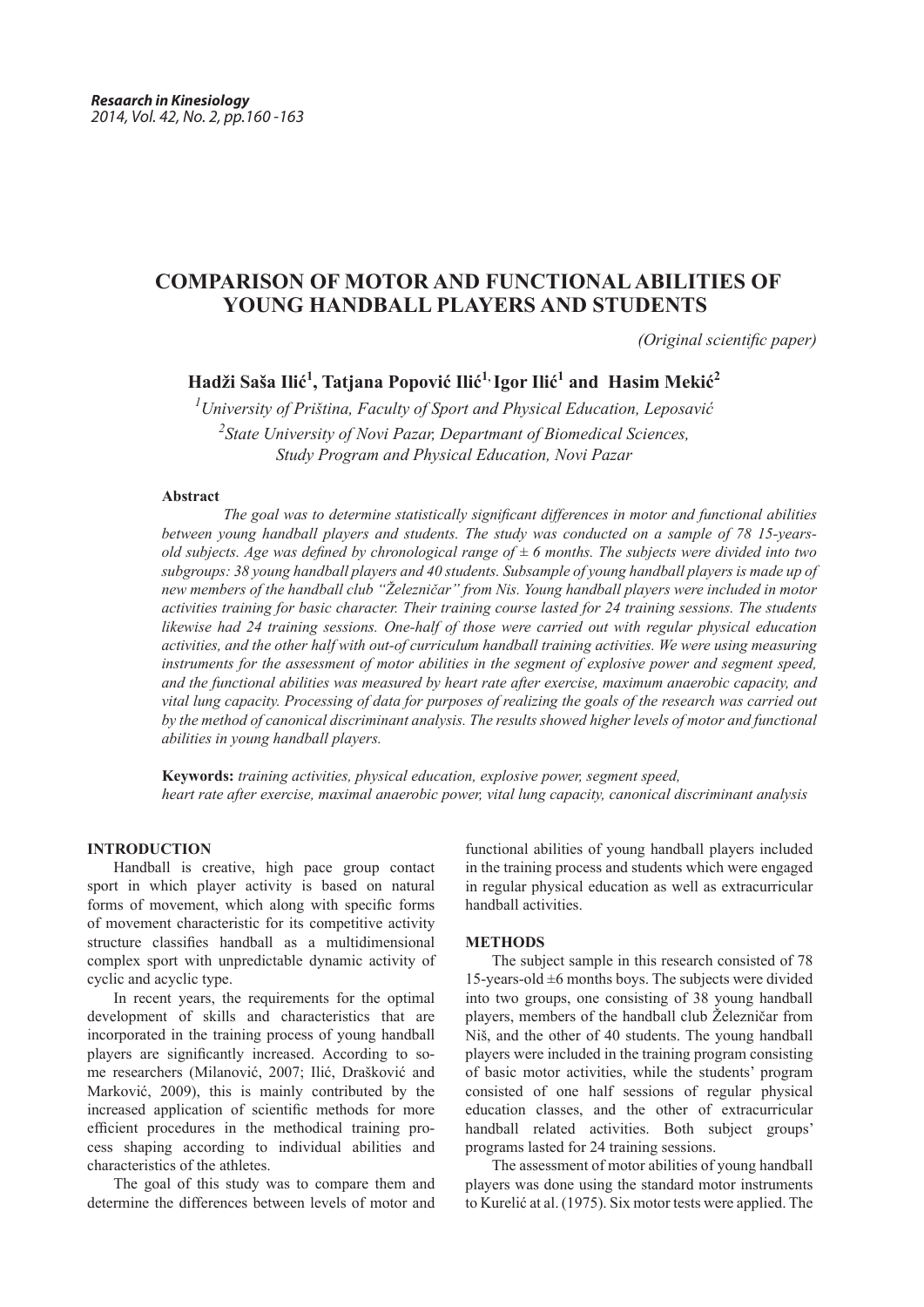#### 161 COMPARISON OF MOTOR AND ...

applied tests for the evaluation of segment speed were: hand taping - MTAP, foot taping - MTAN and feet taping on the wall - MTPZ. For the assessment of explosive strength: standing long jump - MSDM, standing triple jump - MTRS and throwing balls to maximum distance – MBLP.

The tests used to assess the functional abilities were: heart rate after exercise - FPOP, Margaria test - FMAR and vital lung capacity - FVKP. The measurement was carried out according to the procedures proposed in the study Heimer and Medved (1997).

The training program of the young handball players consisted of three 60 minute long sessions per week, i.e. 24 training sessions in the two months period. The students had simultaneously attending two 45 minute long classes of the regular physical education, and two 45 minute classes of extracurricular handball related activities per week. Thus, the students had an overall physical activity of 180 minutes per week, which is the same as the training plan of the handball players.

The measuring of motor and functional abilities was conducted by experienced physical education teachers. During the two months of training, and the physical education classes, a record was kept of the presence of the participants. After the completion of the two month program, there was a transversal measurement of the results using the applied tests on both groups.

For the handball training sessions for young handball players, as well as regular physical education and extracurricular classes in handball for the students, we applied motor exercises, loads, and work methods for which we assume to have the highest impact on the success in handball. Special attention was paid to increase coordination of movement for faster adoption of technical and tactical skills, as well as improving joint mobility and elasticity of the spine, which is achieved with exercises that gradually increase the amplitude of movement. In addition, we took into account the need to increase strength levels, jump and speed in muscle groups that are especially engaged in handball.

Processing of the obtained data, from the motor and from the functional tests separately was carried out using the canonical discriminant analysis.

#### **RESULTS**

The results of the canonical discriminant analysis (table 1) show that only one significant discriminant function was obtained. The results of the discriminant strength of the motor variables, which are defined by Wilks-Lambda test, are high (.65). This suggests that the motor skills differences between young handball players and students are statistically significant ( $P = .001$ ).

Table 2 presents the structure of discriminant functions, and its correlations with motor abilities tests. Based on these correlations, we see that almost all of the tests have a contribution in defining said structure. However, the greatest contribution to the discriminant functions provides tests: standing long jump (MSDM

*Table 1. Statistically significant isolated discriminant function of the motor abilities (canonical correlation coefficient - Rc; squared coefficient of the canonical correlation - Rc2 , Wilks' Lambda; Chi-square test - Chi-Sqr; level of statistical significance of the discriminant variables - P)*

| Rc  | Re <sup>2</sup> | Wilks <sup>c</sup><br>Lambda | Targ<br>$\frac{0}{0}$ | Chi-Sqr. | P    |
|-----|-----------------|------------------------------|-----------------------|----------|------|
| -69 | 47              | .65                          | 51.34                 | 48.02    | .001 |

*Table 2. Structure of the isolated discriminant function of the subjects' motor skills*

| Motor abilities | Discriminant |  |
|-----------------|--------------|--|
| tests           | function     |  |
| <b>MSDM</b>     | .529         |  |
| <b>MTRS</b>     | .502         |  |
| <b>MPTS</b>     | .470         |  |
| <b>MTAN</b>     | .433         |  |
| <b>MTAP</b>     | .424         |  |
| <b>MTAZ</b>     | 358          |  |
|                 |              |  |

.529), standing triple jump (MTRS .502) and standing five paces jump (MPTS .470). Some tests have a lower contribution, such as foot tapping (MTAN .433), hand tapping (MTAP .424), and the lowest contribution was observed in feet taping on the wall test (MTAZ .358).

Therefore, the discriminant function can be defined as a dimension which is saturated primarily with explosive strength and overthrew the segment speed. This means among other things that the young handball players differ significantly from students in the level of motor skills explosive force that interacts with motor ability was segment speed.

Therefore, the discriminant function can be defined as a dimension which is saturated primarily with explosive strength, followed by the segment speed. This suggests that there is a statistically significant difference between the young handball players and students when explosive strength motor abilities that interact with segment speed motor ability is observed.

The table 3 results show the values of the centroids in relation to the groups of young handball players and students. Based on the values of these centroids we can make the final interpretation regarding the realization of the research objectives. A positive value of the centroids

*Table 3. Centroids of the subject groups*

| Groups           | Centroids |
|------------------|-----------|
| Handball players | 1.460     |
| <b>Students</b>  | $-1.460$  |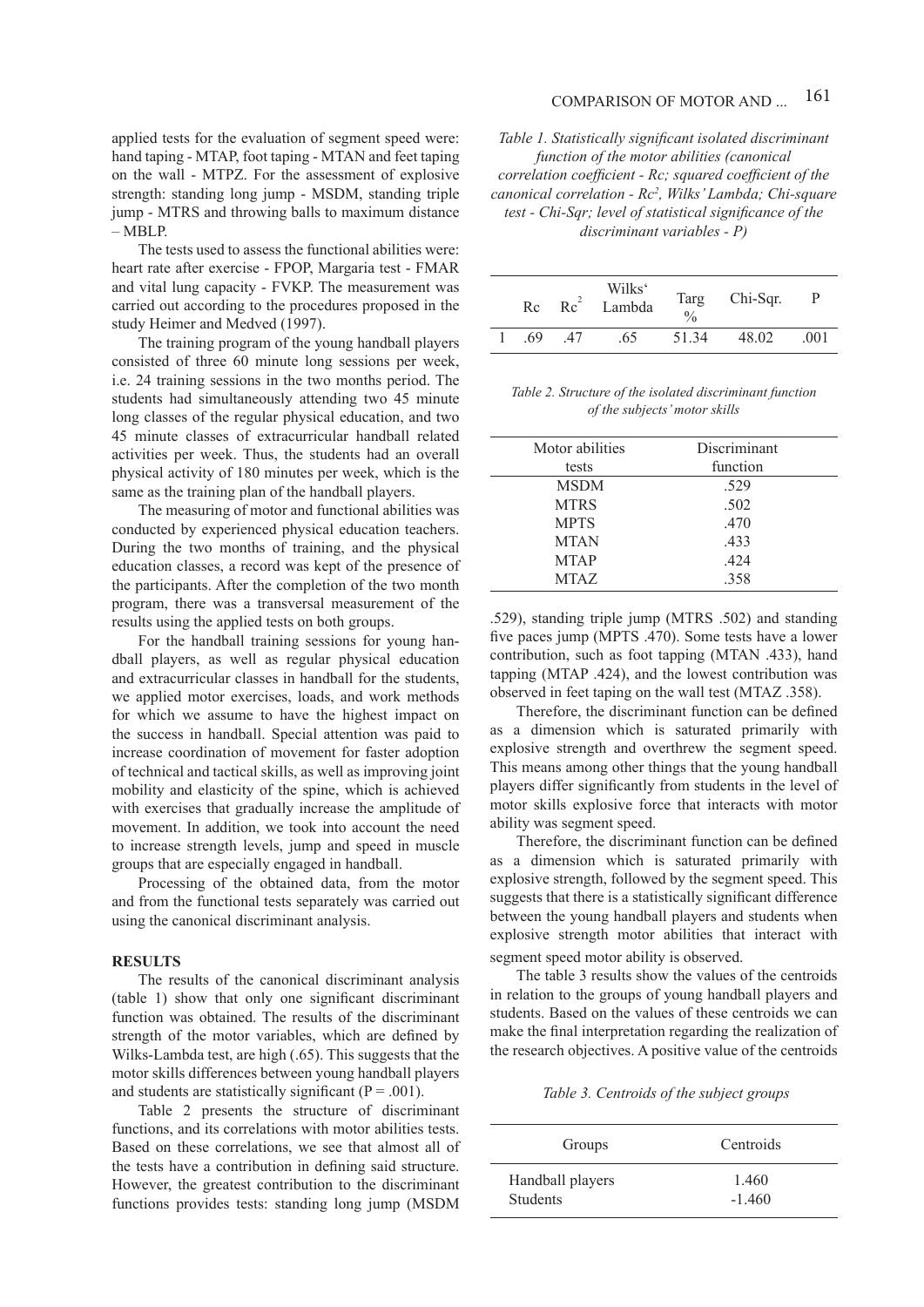*Table 4. Statistically significant isolated discriminant function of functional abilities (canonical correlation coefficient - Rc; squared coefficient of the canonical correlation - Rc2 , Wilks' Lambda; Chi-square test - Chi-Sqr;level of statistical ignificance of discriminant variables - P)* 

|     | $Rc$ $Rc^2$ | Wilks <sup>c</sup><br>Lambda | Targ $\frac{0}{6}$ | Chi-<br>Sqr      | P |
|-----|-------------|------------------------------|--------------------|------------------|---|
| .68 | .46         | .71                          |                    | 48,40 40.63 .003 |   |

(1.46) for young handball players indicates that they possess statistically significant greater explosive power and segment speed abilities compared to the centroids of the students, whose value has a negative sign (-1.46).

Canonical discriminant analysis (table 4) is indicating similar results when analyzing functional abilities of the subjects. In doing so, one statistically significant discriminant function was obtained. It is significant at the .003 value. This is in accordance with the Wilks' Lambda and Chi-Sqr test values. The diversity of the applied tests for functional abilities assessment among young handball players and students is defined by 48.40%.

Table 5 presents the structure of discriminant function in participation of the functional abilities tests which forms unique statistically significant discriminant functions. Results indicate that the following tests possess the greatest contribution in defining the discriminant function: maximal anaerobic power (FMARG - .586) and heart rate after exercise (FPUPO .562). It can be seen that there is a smaller contribution of a vital lung capacity test in explaining the function (FVKPL .337). However, despite this, it can be said that the vital lung capacity has a statistically significant affect in the illustration of the functional abilities of subjects.

In this way, all the applied tests for assessing

*Table 5. Structure of the isolated discriminant functionof the functional abilities*

| Functional<br>tests | Discriminant<br>function |  |
|---------------------|--------------------------|--|
| <b>FMARG</b>        | $-.586$                  |  |
| <b>FPUPO</b>        | $-.562$                  |  |
| <b>FVKPL</b>        | 337                      |  |

| Table 6. Centroids of the subject groups |  |  |
|------------------------------------------|--|--|
|                                          |  |  |

| Groups           | Centroids |
|------------------|-----------|
| Handball players | .460      |
| <b>Students</b>  | $-460$    |

functional abilities provide the basis for distinguishing between groups of test subjects. This is evident from the data presented in table 6, where the values of centroids of the functional abilities of these groups are represented. Signs before the centroids values indicate that young handball players are characterized by a higher level of functional abilities.

#### **DISCUSION AND CONCLUSION**

The results of the canonical discriminant analysis for motor abilities (tables 1-3) show that there was a statistically significant improvement of the adaptive changes of the dimensions of these abilities in young handball players ( $P = .001$ ). The improvement is related to the dimension of explosive strength, and to a lesser degree on the segmentary speed.

This was probably because of the overall content of applied exercise in young handball players has increased the ability of faster and more comprehensive activation of the motor units with high intensity training, allowing increased activity of agonist muscles and the strength increase of the whole body.

In addition, the increase of motor skills in young handball players was also contributed by utilizing applied loads (volume, intensity and relaxation intervals) in accordance with the biological and psychological characteristics, as well as exercises with speed and explosive strength properties contents aimed for fast direction change (running techniques changing the direction of movement, jumps and landings, squats followed by jumps, etc.) near the maximum of the functional abilities. Application of means of physical exercises during the training process was under supervision, regarding the intensity and size of the load, as well as in the process of restoring energy, i.e. phases of rest, when the physiological changes caused by the process of training mostly occur.

Some authors (Malacko & Rađo, 2004; Lakota, Talović, Mekić & Bajramović, 2008) support this approach to training and suggest that this allows a significant development of motor foundation in young handball players, based on which is possible to later develop complex motor skills and facilitate transition to the phase of specialization.

To increase the level of motor abilities, a method of maximal fast execution of parts of the elements or the entire techniques was used in facilitated or difficult circumstances. Loads that were used were not greater than 5% to 10% of maximum effort that are needed when performing the entire techniques in some situationalmotor exercises of the handball game.

Results of canonical discriminant analysis for functional abilities (tables 4 - 6) also show a statistically significant improvement ( $P = .003$ ) of the adaptive processes of the functional abilities in young handball players.

It can be assumed that the improvement of the adaptive processes of functional abilities was caused, among other things, by the use of the selected means